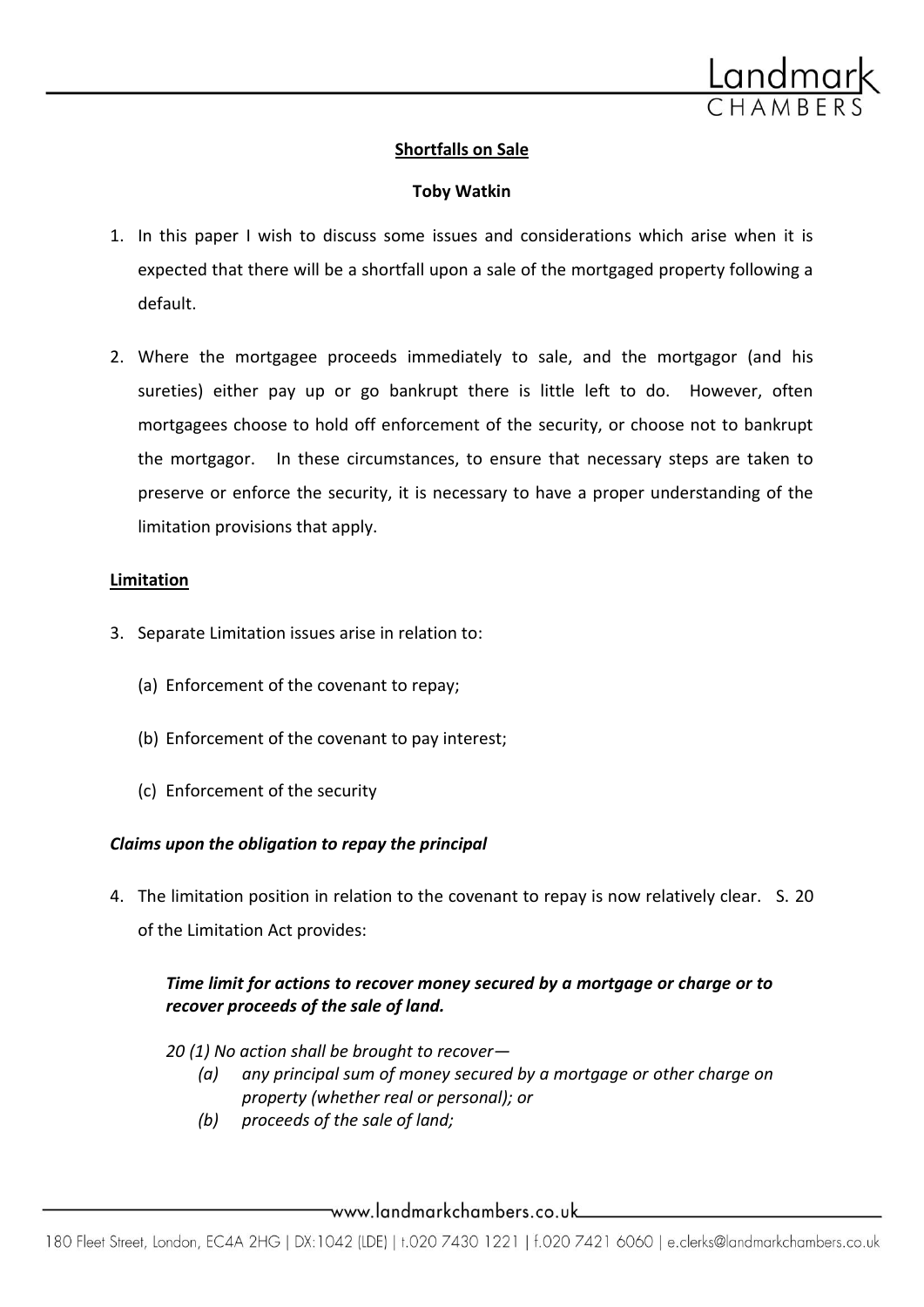

*after the expiration of twelve years from the date on which the right to receive the money accrued*

- 5. In previous cases (largely unsuccessful) attempts had been made to subvert the effect of this provision, both for and against the banks. For example, an attempt to assert that, once the security was realised upon a sale, the covenant to pay within the mortgage deed was discharged and replaced by an implied obligation to pay the shortfall – to which a 6 year limitation period would apply<sup>1</sup> – had already failed in the Court of Appeal in *Bristol & West plc v. Bartlett [2003] 1 WLR 284.*
- 6. In *West Bromwich BS v. Wilkinson [2005] 1 WLR 2303* the House of Lords confirmed that s. 20 applies to claims brought after the property has been sold, and that time runs from the (on the construction of the mortgage) the debt was repayable when the power of sale became exercisable. The fact of the sale and removal of security did not mean that the shortfall was no longer "secured by a mortgage", such that s. 8 of the Limitation Act (actions upon a specialty) applied instead<sup>2</sup> and such that time began to run again.

#### *Mortgage Interest*

7. Although the period for recovery of the principal sum is therefore 12 years from default, s. 20(5) applies a different period to claims for interest:

*... no action to recover arrears of interest payable in respect of any sum of money secured by a mortgage or other charge or payable in respect of proceeds of the sale of land, or to recover damages in respect of such arrears shall be brought after the expiration of 6 years from the date on which interest became due.*

8. However, once the principal sum is barred, all interest is barred, not just interest which accrued more than 6 years previously<sup>3</sup>.

# **Claims for recovery of possession**

9. S. 15(1) of the Limitation Act 1980 provides:

 $\overline{\phantom{a}}$ 

 $<sup>1</sup>$  By virtue of s. 5 Limitation Act 1980</sup>

 $^{2}$  By virtue of s. 12 Limitation Act 1980

 $^3$  Elder v. Northcot [1930] 2 Ch 422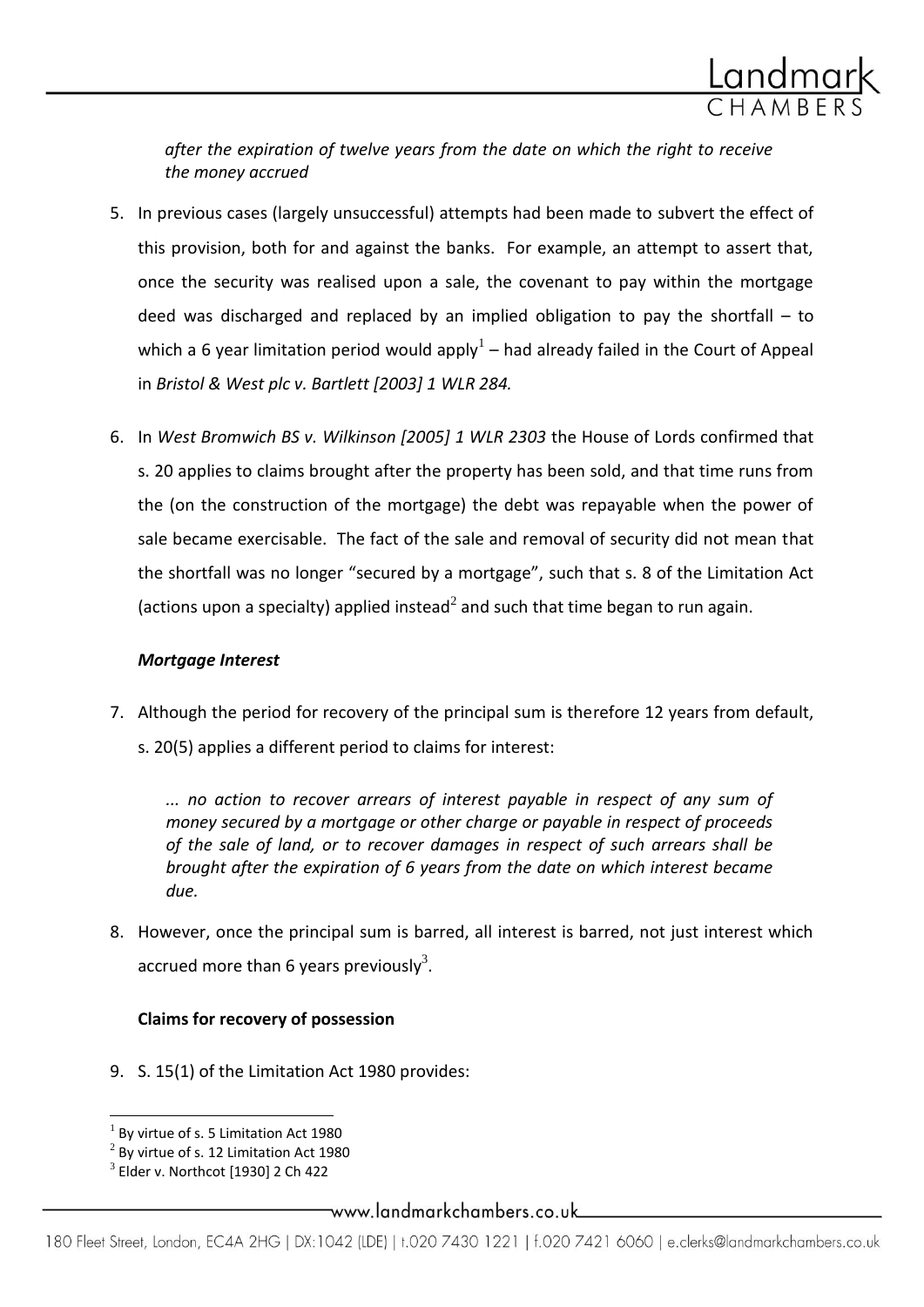

*No action shall be brought by any person to recover any land after the expiration of twelve years from the date on which the right of action accrued to him or, if it first accrued to some person through whom he claims, to that person.*

10. The relevant part of s. 17 provides:

*... at the expiration of the period prescribed by this Act for any person to bring an action to recover land (including a redemption action) the title of that person to the land shall be extinguished.*

11. By virtue of s. 38(7):

l

*References in this Act to a right of action to recover land shall include references to a right to enter into possession of the land ... and references to the bringing of such an action shall include references to the making of such an entry...*

- 12. Although a mortgagee under a legal mortgage<sup>4</sup> has a right of entry upon execution of the mortgage, the qualification of the right of possession by the need for default means that the right of possession, and therefore the running of time, does not generally arise until default.
- 13. The application of ss. 15 and 17 to mortgagors remaining in possession after a default was definitively considered by the Court of Appeal in *Ashe v. NatWest Bank plc [2008] 1 WLR 710*: In September 2006 Mr Ashe, the trustee in bankruptcy of the mortgagor, brought proceedings seeking a declaration that NatWest's interest under their mortgage had been extinguished. The mortgagor's last payment was made in March 1993, therefore more than 12 years before the issue of the claim.
- 14. NatWest relied upon paragraph 8 of Schedule 1 of the 1980 Act, which provides:

*No right of action to recover land shall be treated as accruing unless the land is in the possession of some person in whose favour the period of limitation can run (referred to below in this paragraph as "adverse possession"...*

 $^4$  An equitable mortgagee has no automatic right of possession prior to an order of the court unless the mortgage expressly provides one.

\_www.landmarkchambers.co.uk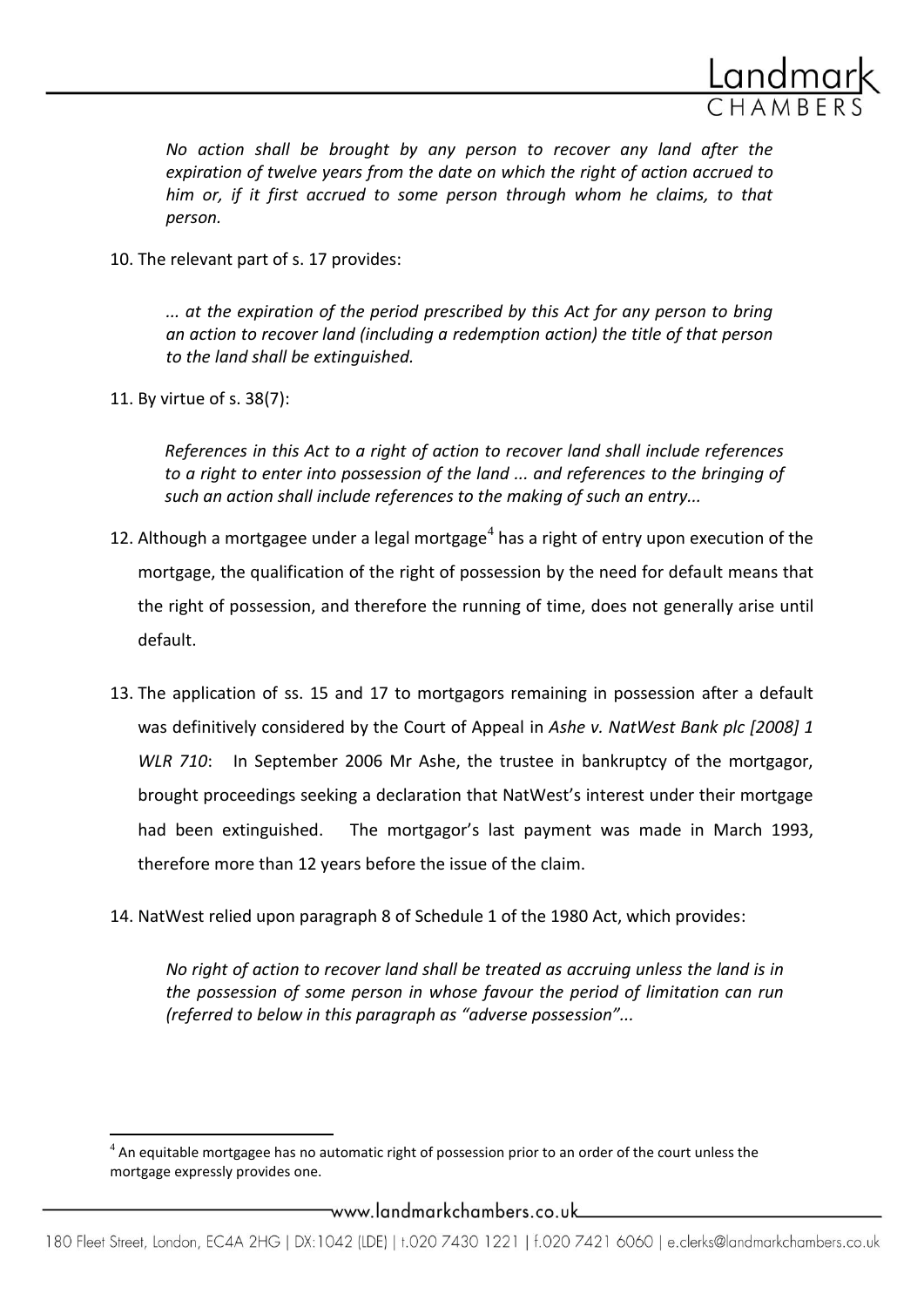

- 15. The bank argued that the possession of the property since the grant of the charge<sup>5</sup>, and since the date of the last payment, was with the express or implied permission of the bank, and was therefore not 'adverse possession'. Since the mortgagor was not in 'adverse possession' no right of action had accrued and time, which by virtue of s. 15 ran from the accrual of the right of action, had not begun to run.
- 16. At first instance<sup>6</sup> the judge held that paragraph 8(1) did not apply to claims by a mortgagee against a mortgagor, and that the mortgagor was, in any event, in adverse possession from the point at which they had ceased paying.
- 17. The Court of Appeal<sup>7</sup> held that the first instance judge was wrong on the first point<sup>8</sup> but right on the second. The Court rejected NatWest's contention that the possession of a defaulting mortgagor was not 'adverse': 'adverse possession' refers to the capacity of the person in possession, rather than the nature of that possession. All that this term connoted was the requirement of "ordinary possession" of the property, which is exclusive possession, by a person in whose favour time could run.
- 18. The Court explained that the effect of the grant of permission is that, during the continuance of the permission, a person otherwise entitled to possession has no right of action to recover possession against the recipient of the permission. However, the Court rejected the suggestion that the mortgagor was in possession with the permission of the Bank. Since the last default the bank had merely tolerated the original mortgagor's continuing possession. It was not necessary to infer from this possession that the bank had granted permission. The continued presence of the mortgagor could be adequately explained as being referable to his interest in the property (he remained the registered legal owner of it).

 $\overline{\phantom{a}}$ 

#### www.landmarkchambers.co.uk....

 $<sup>5</sup>$  The bank, upon the true construction of the charge, having an immediate right to possession under the</sup> charge from the point of its execution.

 $6$  Decision of Richard Arnold QC sitting as a deputy judge of the Ch.D [2007] 2 P&CR 525

 $7$  Mummer LJ, with whom Hughes LJ and David Richards J agreed.

 $8$  Which was in fact conceded by NatWest upon the appeal.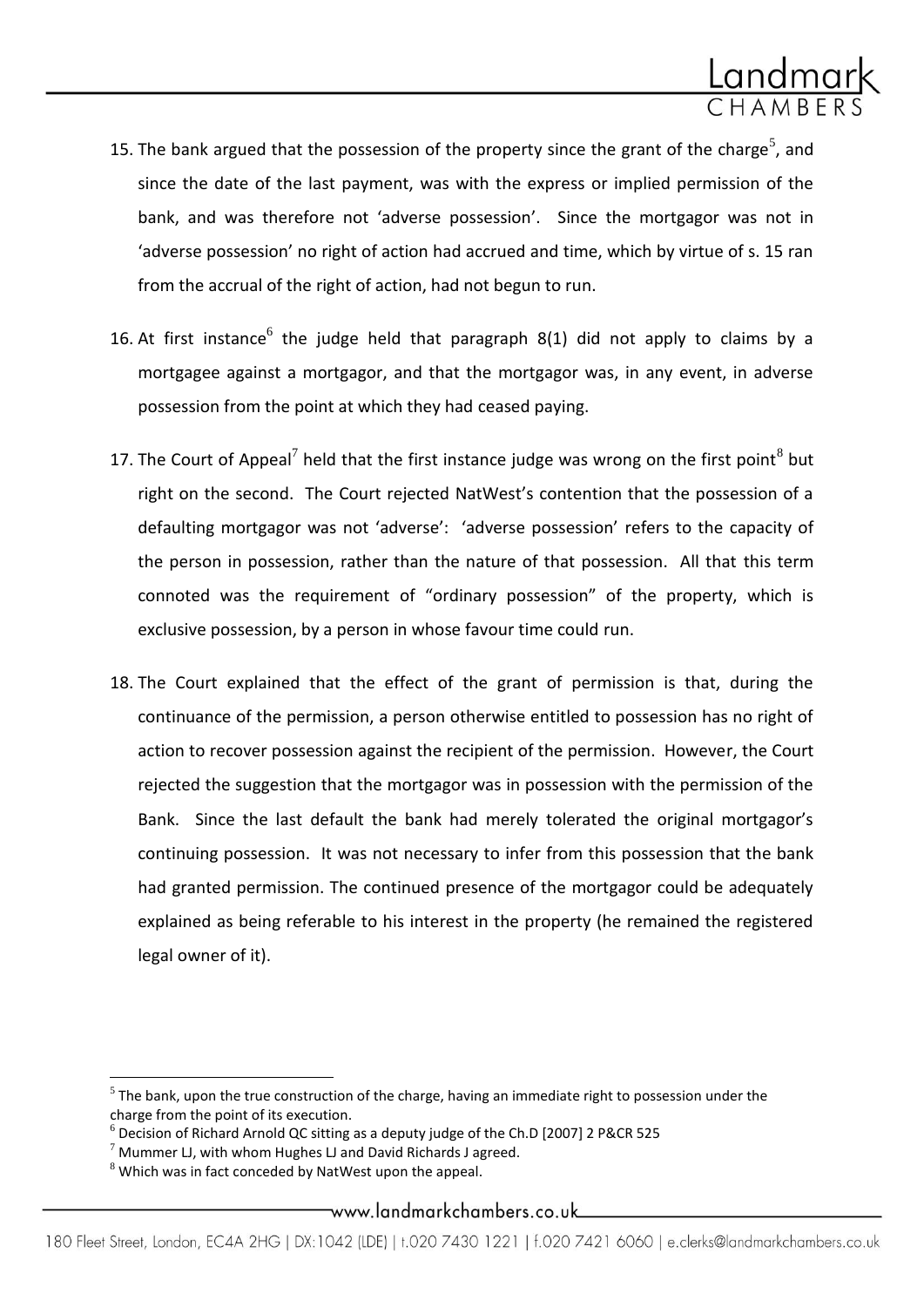

19. Since the mortgagor was in possession, and since bank had not displaced its right of action by granting any relevant permission, the bank's right of action remained live, and therefore time ran $^{9}$ .

 $\overline{\phantom{a}}$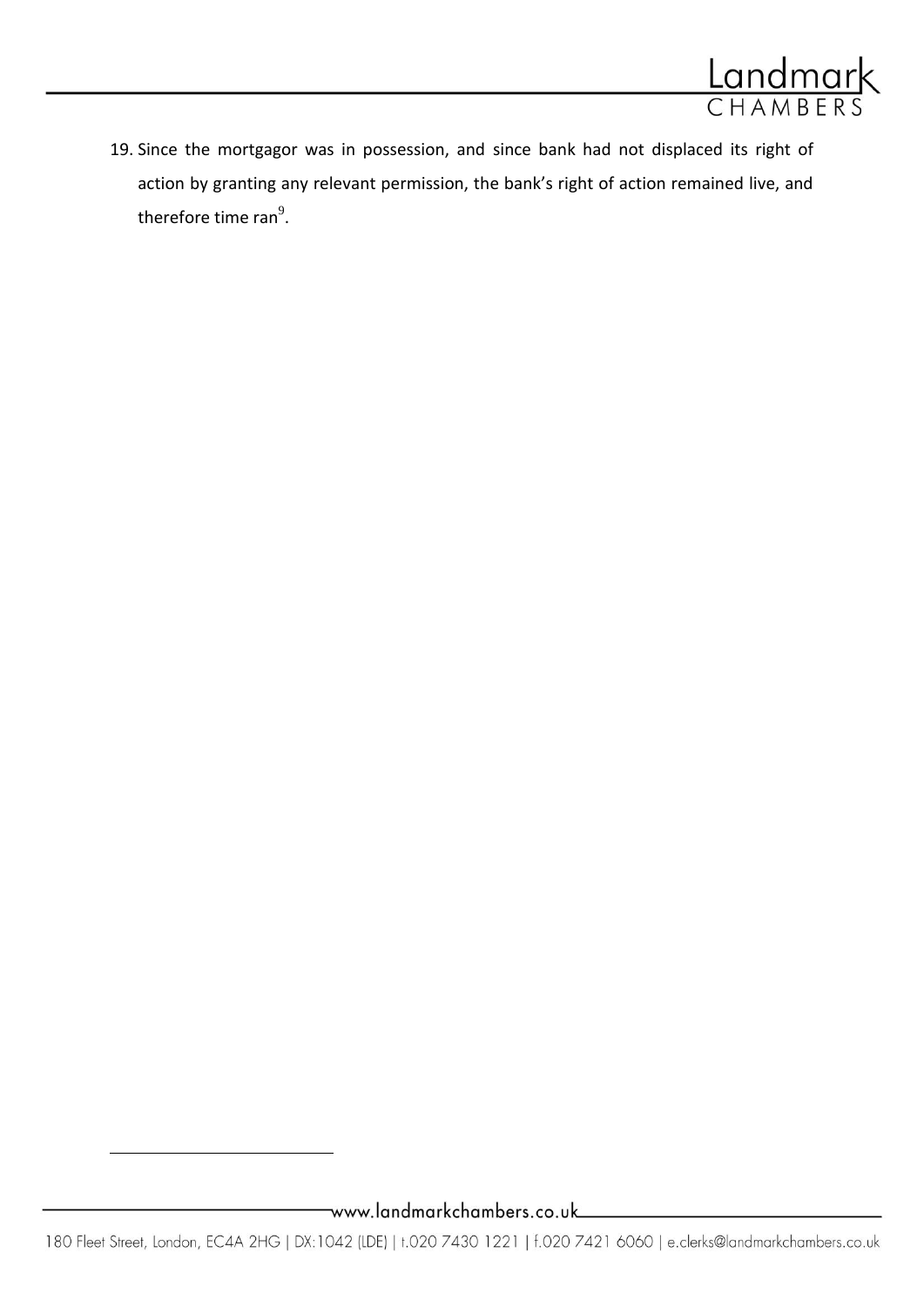

#### *Acknowledgements & Part-Payment*

- 20. In *Ashe* the Court of Appeal brushed aside the usual warnings by the lender that a decision against them would force the hands of banks to evict people faster than would otherwise be the case. Although the Court recognised that *"it may come as an unpleasant surprise to the bank and other mortgagees that their mortgagors are in adverse possession of the mortgaged property"<sup>10</sup>*, the court held that lenders could easily take steps to stop time running, short of obtaining possession – a reference to acknowledgement and part payment.
- 21. The combined effects of s. 29 and 30 are that acknowledgements of the mortgagees' claims or payments towards the debt, have the effect that the causes of action are treated as having accrued afresh<sup>11</sup>. The issue of who may acknowledge or make partpayment to extend time is intricate:
	- (1) For an acknowledgement to refresh the mortgagee's cause of action to recover land it must be made by the person in possession of the land<sup>12</sup> or his agent<sup>13</sup>.
	- (2) For a part-payment to refresh the cause of action to recover land it may be made *either* by the person in possession of land *or* by the person liable or accountable for the claim or (in either case) his agent $^{14}$ .
	- (3) For an acknowledgement or part-payment to refresh the claim upon the covenant, it must be made by the person liable or accountable for the claim or his agent<sup>15</sup>. This includes the surety of the mortgagor or anyone who (as between mortgagor and that person) is bound to pay. However, the payment must be *"in respect of"* the debt, so a payment of rent by the tenant of the mortgagor to the mortgagee will not suffice, but a payment over to the mortgagee of rent paid to a receiver by the tenant will.

 $^{13}$  S. 30(2)

 $\overline{a}$ 

 $15$  S. 29(5)

\_www.landmarkchambers.co.uk\_\_

<sup>&</sup>lt;sup>10</sup> Mummery LJ, para 88

 $11$  This has no effect upon a claim which has already become statute-barred: s. 29(7).

 $12$  S. 29(2) and s. 29(3)

 $14$  S. 29(3)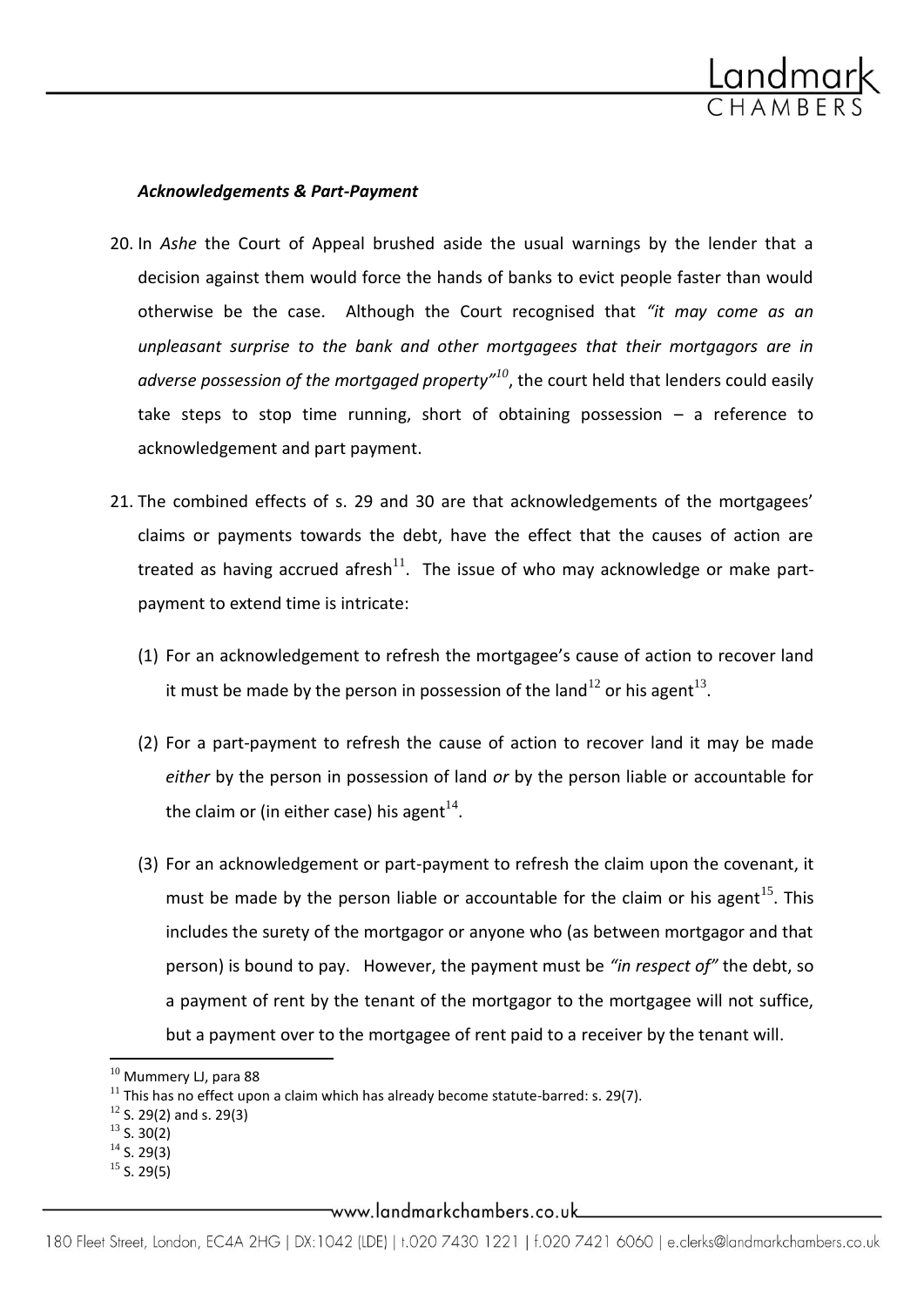

- 22. Acknowledgements must be made by signed writing<sup>16</sup>, but no particular form is required. It is ultimately a matter of construction whether or not an acknowledgement is sufficiently clear. There is no need for any express or implied promise to pay. There is also now no doubt that an acknowledgement need only sufficiently identify the debt, and not quantify it $^{17}$ .
- 23. It should be noted that by virtue of the statutory wording, part-payments of interest have the odd effect of renewing the cause of action on the principal, but not upon the interest itself $^{18}$ .
- 24. A written acknowledgement or part-payment of the mortgagee's right to possession by anyone in possession binds everyone in possession. A part-payment by joint debtors binds all debtors<sup>19</sup>. But a written acknowledgement of the mortgage debt binds only the maker of it and his assigns.

# *'without prejudice' acknowledgements*

25. The application of the 'without prejudice' privilege to acknowledgements was definitively settled in *Bradford & Bingley plc v. Rashid [2006] 1 WLR 2066.* Mr Rashid made his last mortgage payment in January 1991 after which an order for possession was obtained and the property sold, leaving a shortfall of about £15,500. In June 2003 the bank brought proceedings to recover the shortfall. The bank relied upon two letters from Mr Rashid's solicitors in September/October 2001<sup>20</sup>, both making offers of sorts, as acknowledgments of the debt. In the first Mr Rashid sought a period of grace, after which Mr Rashid would start to repay; n the second, he offered a sum "as a final settlement".

 $\overline{a}$ 

\_www.landmarkchambers.co.uk

 $16$  S. 30(1)

 $17$  Bradford & Bingley plc v. Rashid [2006] 1 WLR 2066

 $18$  S. 29(6).

<sup>19</sup> *Allison v. Frisby (1889) 43 Ch D 106*

 $^{20}$  Therefore less than 12 years after the most recent-payment and less than 12 years before the start of proceedings.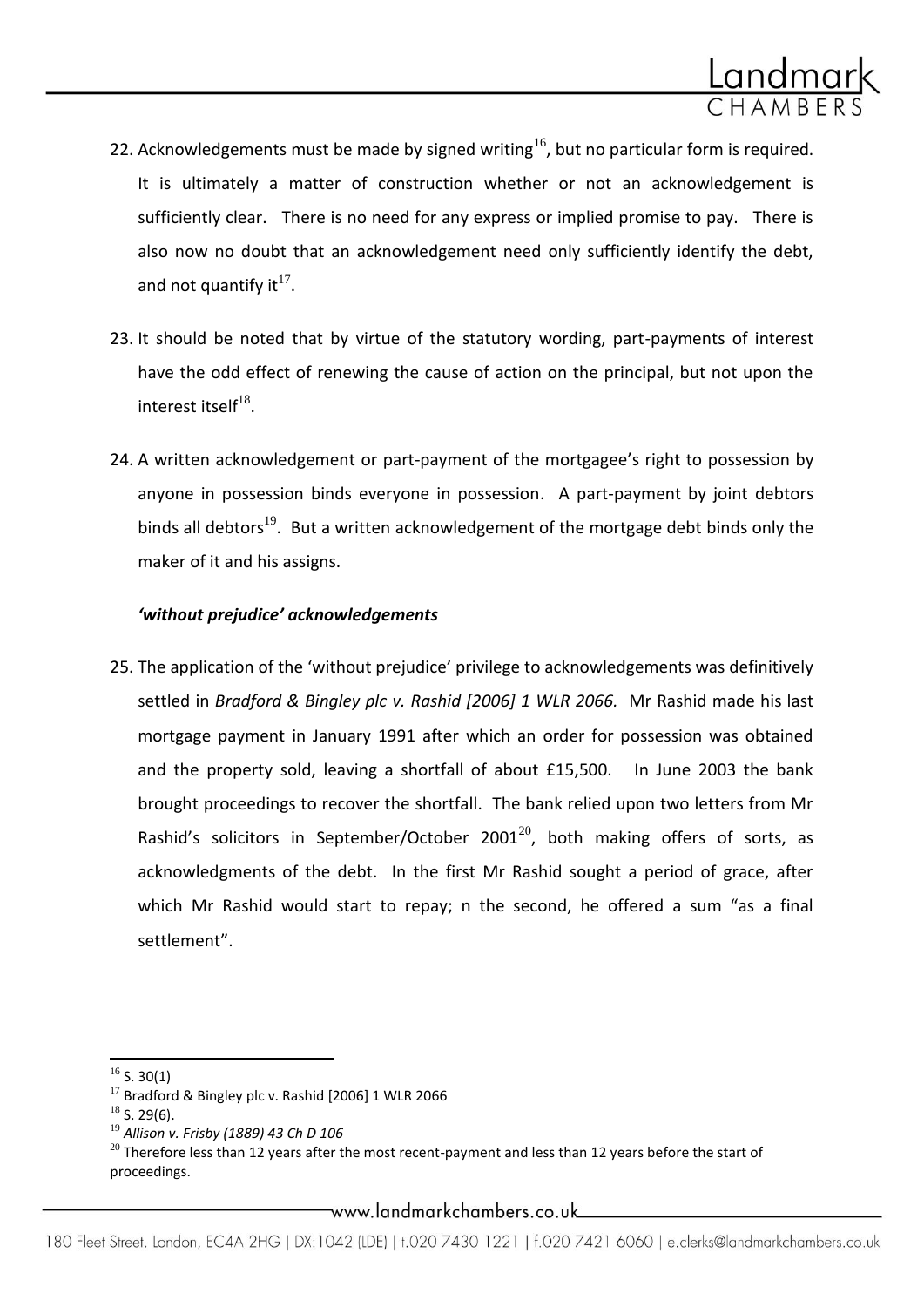

26. Mr Rashid argued that the letters were subject to the *"without prejudice"* privilege and the Court of Appeal agreed<sup>21</sup>. The House of Lords did not. All their lordships found that the documents were admissible into evidence, and effective acknowledgements; the majority did so upon the basis that the privilege did not apply to apparently open communications designed only to discuss the repayment of an admitted liability, rather than to negotiate and compromise a disputed liability $^{22}$ .

# **Two notes about judgments**

# *A note on<sup>23</sup> interest*

- 27. It is worth remembering, when considering the enforcement of judgments, that at common law the effect of a judgment is to merge and extinguish the original contractual debt in the judgment. If interest is due under the contract it is considered ancillary to the covenant to pay the principal, so that the obligation to pay the interest also merges in the judgment and is extinguished.
- 28. This common law principle gives way to express wording of the instrument, either to the effect that interest will continue to run on the debt, or where the covenant is worded to require payment of interest on any sum due on the security, whether it is owing on the covenant or by virtue of judgment<sup>24</sup>. Such provisions are common (but strangely not universal) and have been held not to be unfair terms within the bounds of the Unfair Terms in Consumer Contracts Regulations  $1999^{25}$
- 29. If the mortgage instrument is not satisfactorily worded, so that the contractual/covenanted obligation to pay interest does not survive, the effect of obtaining a money judgment may be to vary the rate of interest payable on the amount outstanding to the judgment rate. This is not all bad, since the judgement rate is

 $\overline{\phantom{a}}$ 

#### \_www.landmarkchambers.co.uk

<sup>&</sup>lt;sup>21</sup> [2005] EWCA Civ 1080.

 $22$  Lord Hoffmann held that as a matter of public policy the privilege should not apply to an acknowledgment; Lord Hope held that it did not apply to clear admissions of fact not forming part of an offer of compromise or in the context of a dispute.

<sup>23</sup> *but not necessarily "of interest"*

 $24$  Economic Life Assurance Society v. Usborn [1902] AC 147,

 $^{25}$  Director General of Fair Trading v. First National Bank plc [2002] 1 AC 481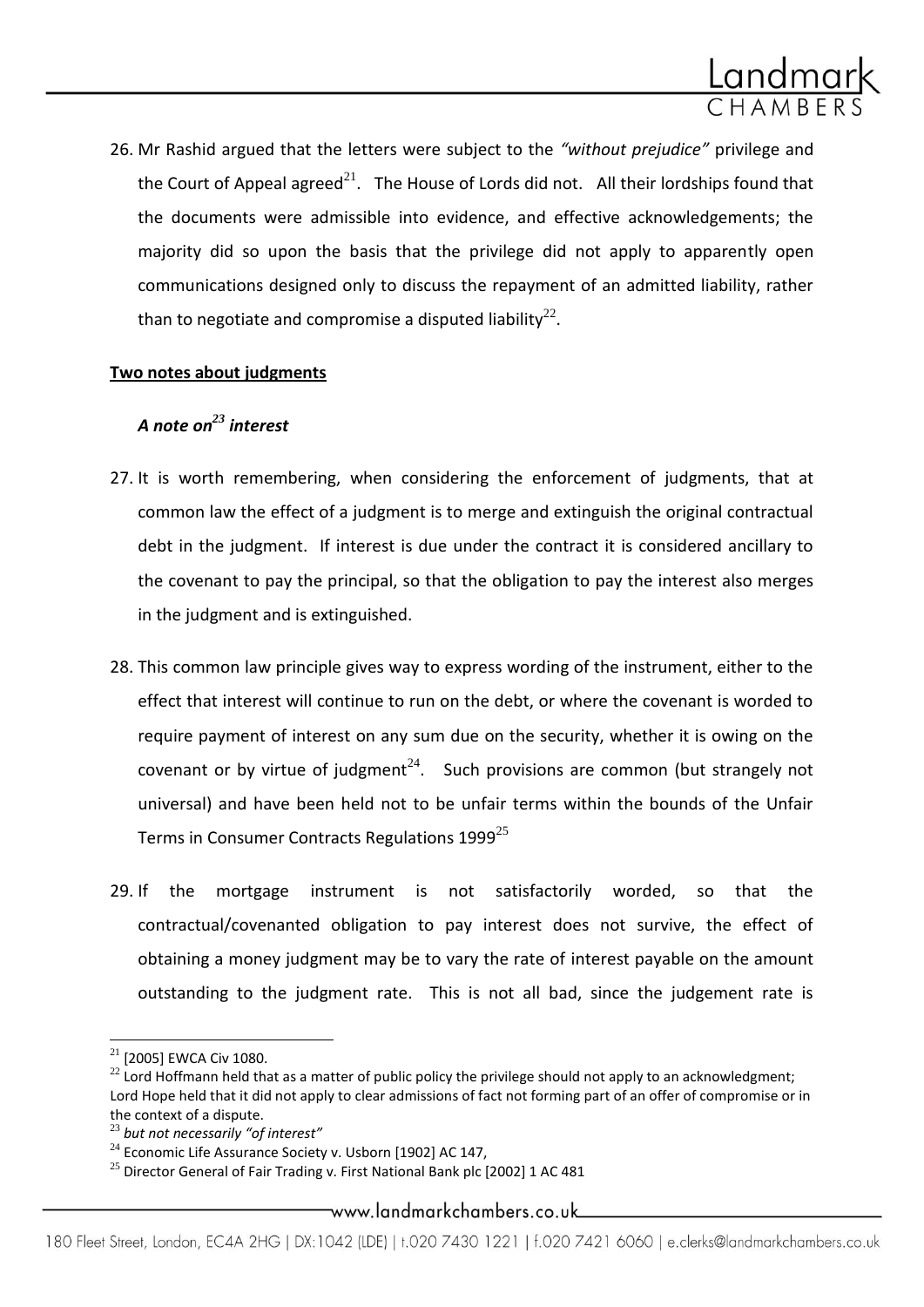

currently 8%<sup>26</sup>, but interest is not payable on all judgments<sup>27</sup>. Although the court has power to adjust the period of the interest (CPR 40.8), it does not appear to have any power to adjust the rate.

# *Enforcement of old judgments*

- 30. Not infrequently a mortgagee is in the position of having obtained an historic money judgment which, at the time, was 'not worth the powder and shot' of enforcing. Where the mortgagor has not become bankrupt in the interim, the issue of enforcement of the old judgment may arise.
- 31. S. 24 of the 1980 Act makes actions upon a judgment subject to a 6 year limitation period. However, actions upon a judgment are an historical anachronism and are no longer of any real relevance.
- 32. The enforcement of an existing judgment by any of the usual methods is not an action on a iudgment<sup>28</sup> but merely a procedural step within an existing action. The time for commencement of the process of enforcement is therefore not regulated by the Limitation Act 1980 at all. However, the rules<sup>29</sup> nevertheless do restrict the ability to enforce stale judgments by imposing a requirement that, once a judgment is 6 years old, a judgment creditor must seek leave to commence the enforcement process $^{30}$ .
- 33. In *Patel v. Singh [2002] EWCA Civ 1938* Peter Gibson LJ held that ordinarily permission will not be given after 6 years unless the circumstances of the case take it out of the ordinary<sup>31</sup>. The example he gave was the judgment debtor winning the lottery.

\_www.landmarkchambers.co.uk\_\_

l  $^{26}$  In the High Court by virtue of s. 17 of the Judgments Act 1838 as varied; In the County Court by s. 74 of the County Courts Act 1984 and subordinate legislation.

 $27$  for example in the County Court interest is not applied to orders where a mortgagee is granted a suspended possession order (see County Courts (Interest on Judgment Debts) Order 1991 (SI 1991/1184) Art 2(3).

<sup>28</sup> *Lowsley v. Forbes [1999] AC 329*

<sup>29</sup> RSC Ord. 46; CCR Ord 26

 $30$ In the High Court there is an express requirement under Ord 46 r 4 that in his evidence upon the application the judgment creditor must explain his delay.

<sup>31</sup> Peter Gibson LJ referred, with apparent approval, to the statement of Evans-Lombe J in *Duer v. Frazer [2001] 1 WLR 919* to the effect that the court would only extend time when the judgment creditor had established that it was "demonstrably just to do so."